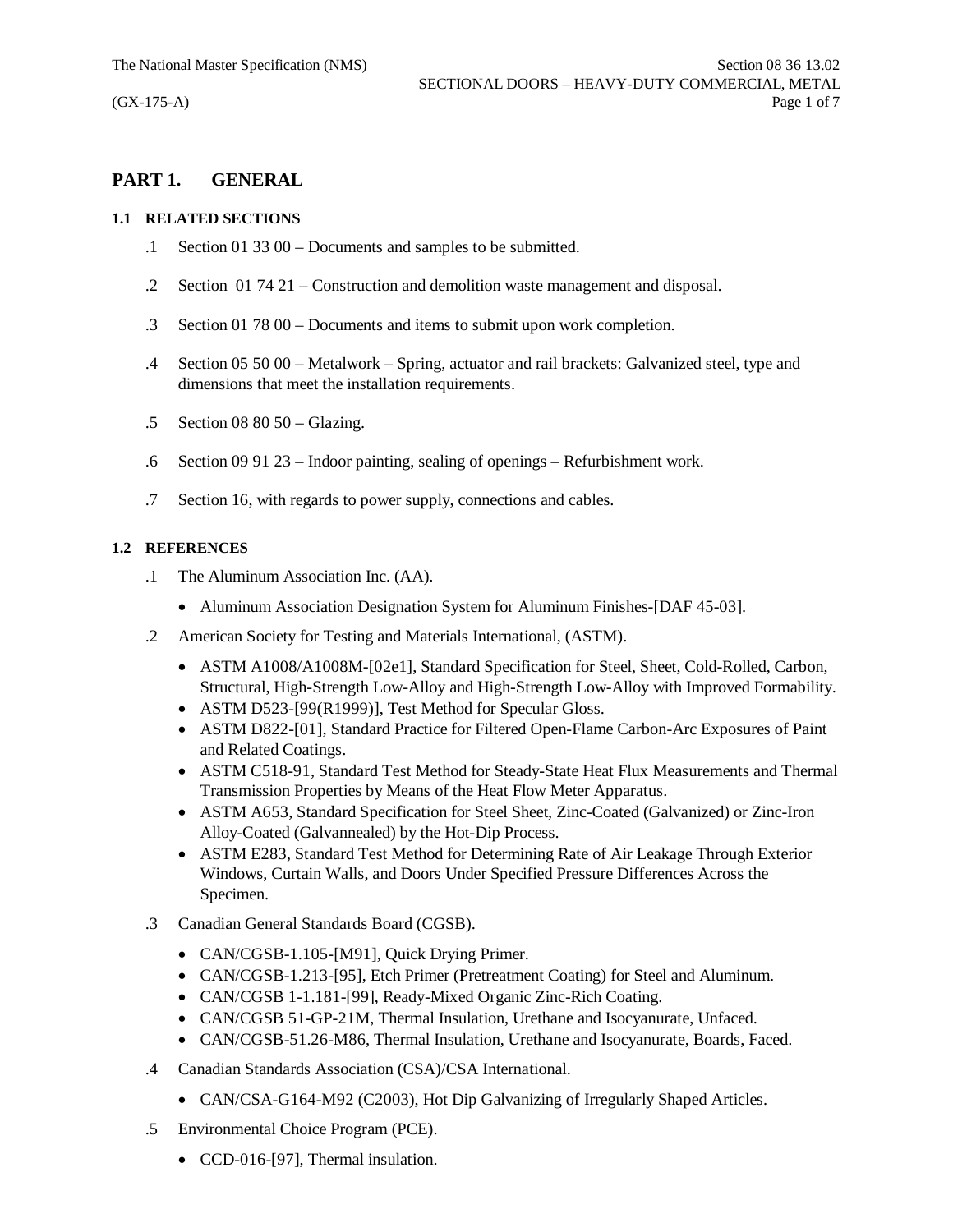- · CCD-047a-[98], Coatings, paints.
- · CCD-048-[95], Recycled water-borne surface coatings.

## **1.3 DESCRIPTION OF THE WORKS**

- .1 Design requirements
	- Exterior doors and associated rails shall be designed to withstand a wind load of 1 kPa, with a deflection in the horizontal plane that does not exceed 1/240 of the width of the door opening. They shall be designed to comply with industry standards (DASMA).
	- Sectional doors shall have a thermal resistance value (RSI) of 2.81, according to standard ASTM C-518-91.
	- The doors and associated rails shall be designed to withstand at least 1 000 operating cycles per year and shall have a global lifetime of 10 years.

## **1.4 DOCUMENTS/SAMPLES TO SUBMIT**

- .1 Specification sheets
	- · Submit the products' specification sheets and the manufacturer's data and documentation in accordance with Section 01 33 00.
- .2 Shop drawings
	- Submit the required shop drawings in accordance with Section 01 33 00 Documents and samples to be submitted.
	- · Shop drawings shall indicate: the door type, dimensions and service specifications; the materials; the type of operating mechanism; the location and details of the glazing; the details of hardware and accessories; and the required clearances and electrical connections.
- .3 Submit the installation instructions provided by the manufacturer.

#### **1.5 DOCUMENTS/ITEMS TO SUBMIT UPON WORK COMPLETION**

.1 Provide the instructions required for the operation and maintenance of overhead doors and their hardware parts, and include them into the manual specified in Section 01 78 00 – Documents and items to submit upon work completion.

#### **1.6 QUALITY ASSURANCE**

- .1 Test reports: Submit test reports certifying that the products, materials and equipment comply with the physical characteristics and performance criteria laid down in the provisions.
- .2 The manufacturer shall have an established program of quality control such as ISO-9001:2008.
- .3 The installation work shall be carried out by a company with recognized experience in the specified type of product.

#### **1.7 WASTE MANAGEMENT AND DISPOSAL**

- .1 Separate and recycle waste materials in accordance with Section 01 74 21 Construction and demolition waste management and disposal, as well as the requirements laid out in the waste reduction plan.
- .2 Remove all packaging materials from site and route them to appropriate recycling facilities.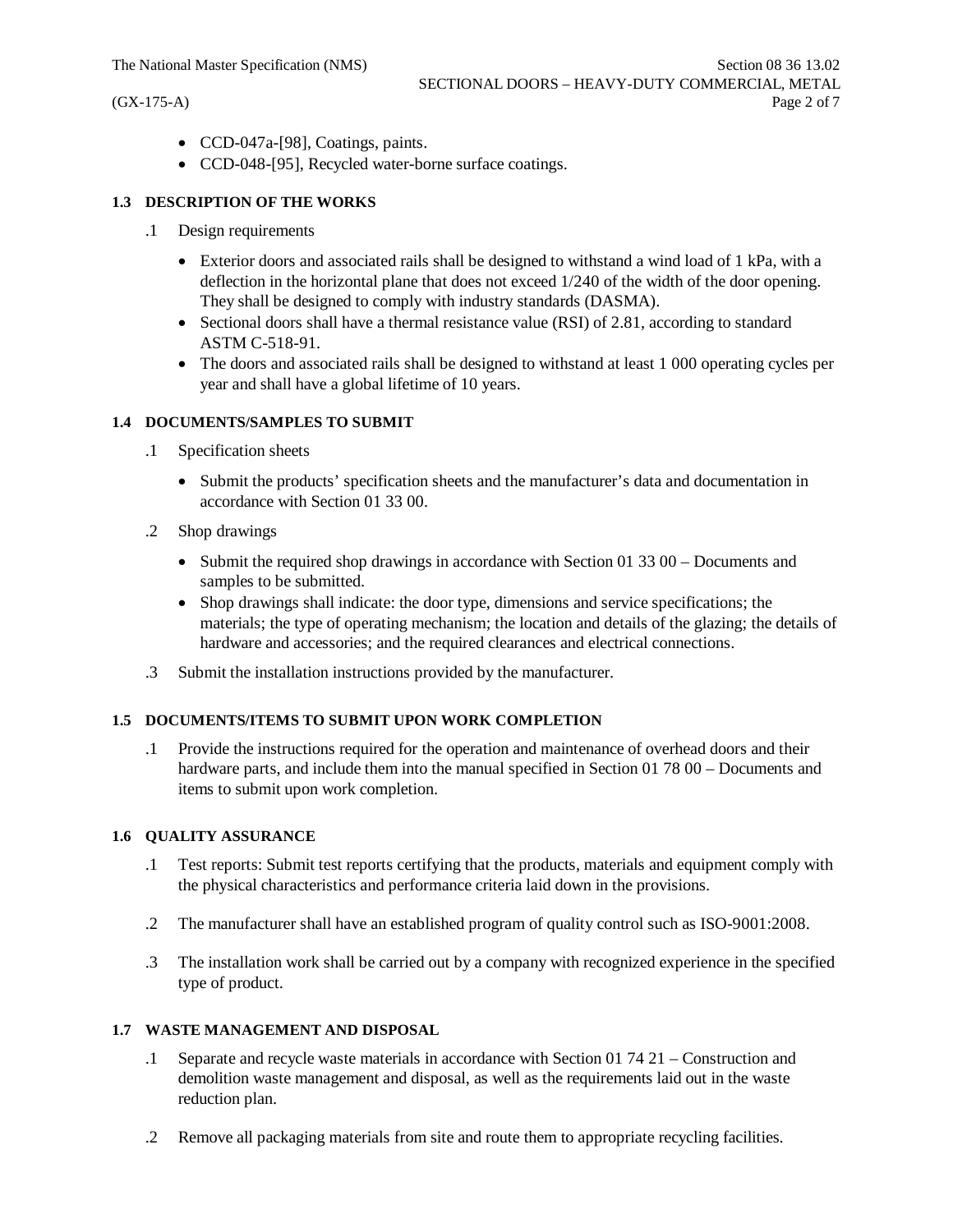- .3 Place corrugated cardboard, polystyrene and plastic packaging materials in the appropriate on-site recycling bins in accordance with the waste management program in effect on the site.
- .4 Route unused metal wiring and items to a metal recycling facility approved by professionals.
- .5 Route unused paint products to an authorized collection site for hazardous materials approved by professionals.
- .6 It is prohibited to dump unused paint products in the sewer, in a stream, in a lake, on the ground or any other place where it might pose a risk to health or the environment.
- .7 Unused or damaged glazing materials are not recyclable and are excluded from municipal recycling programs.

#### **1.8 MAINTENANCE**

- .1 Replacement equipment and materials
	- Provide the required spare parts in accordance with Section 01 78 00 Documents and items to submit upon work completion.
	- Provide the following spare parts for up-and-over sectional doors:
		- .1 Panels;
		- .2 Rollers;
		- .3 Weatherstripping;
		- .4 Springs.
	- Store the equipment at the specified location. Identify each item by associating it with the relevant door.

## **PART 2. PRODUCTS**

#### **2.1 MATERIALS AND EQUIPMENT**

- .1 Aluminium plate: Commercial grade, 3105 H16, surface-mounted, with woodgrain finish.
- .2 Aluminum profiles: AA6063-T5 alloy of the Aluminum Association.
- .3 Primer paint: Complying with standard CGSB-1.181, for galvanized steel works.
- .4 Thermal insulation: Complying with design and environmental requirements.
- .5 Glazing: Complying with design requirements.

#### **2.2 DOORS**

- .1 The doors shall be the GX-175-A model, as manufactured by Portes Garex.
- .2 Polyurethane foam insulation, without CFC & HCFC at a density of 40.4 kg/m<sup>3</sup>. The insulation shall comply with the standard ONGC 51-GP-21M & 51.26-M86.
- .3 Panels: Made of 23-gauge rolled steel panels fitted with 14-gauge steel reinforcement bars. Panels shall be 45 mm thick and have a woodgrain finish with 4 horizontal grooves.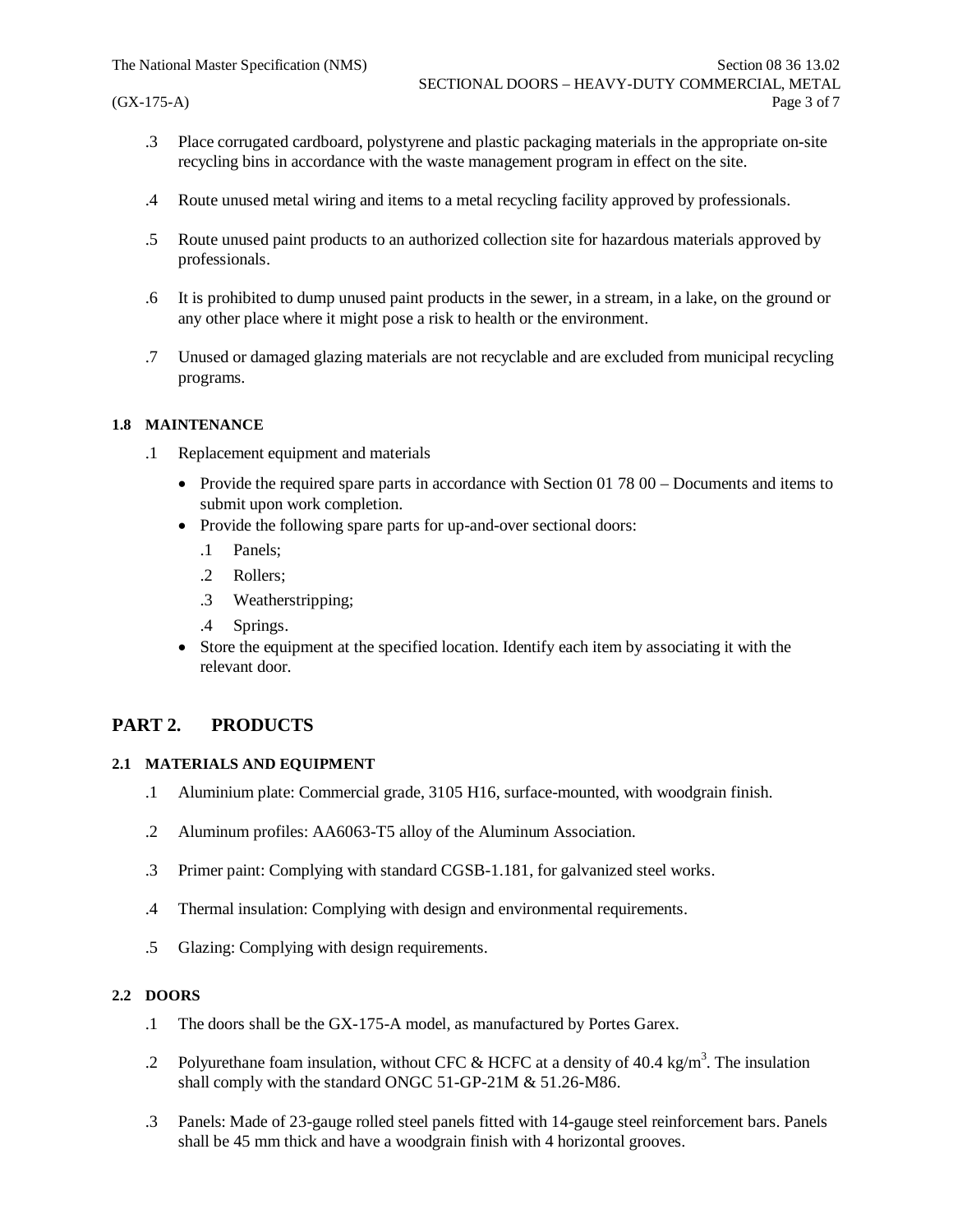- .4 Windows: 3 mm double-glazed sealed units mounted on a stainless steel spacer. Glazing shall be inserted into a PVC frame. The size and number of windows shall conform to the specifications.
- .5 Glazed panels: 3 mm double-glazed sealed units mounted on a stainless steel spacer. Glazing shall be inserted into a 1.73 mm thick tubular aluminum profile, which shall be white, black or naturally coloured anodized aluminum.
- .6 Assembly of the various parts: Arc or spot welding, riveting, or by means of adhesive and screws.
- .7 Primer paint: Doors shall be manufactured from prepainted steel parts.

#### **2.3 PREFINISHED STEEL PLATE**

- .1 Prefinished steel plate, factory-coated with a layer of polyester.
	- · Colour: Selected among the manufacturer's standard colours.
	- Specular gloss: 30 units minimum, with a tolerance of  $\pm$  5 units, according to the standard A-653, CS type B.
	- Thickness of the paint layer: At least 20 micrometres.
	- Resistance to weathering: 10 years.

## **2.4 WEATHERSTRIPPING**

- · **PVC** weatherstripping, full width at the top and bottom of each section to ensure thermal breakage and airtightness according to standard ASTM E-283.
- · U-shaped extruded neoprene weatherstripping, full width, to install at the bottom of the doors in a **PVC or aluminum** extrusion.
- · 65 mm flexible weatherstripping installed on top of the upper panel using a **PVC or aluminum** moulding.
- · Extruded weatherstripping made of **PVC, commercial aluminum or aluminum screw cover** and high-quality vinyl for intense cold, to install on the side and top bars of the door frames, in accordance with the manufacturer's specifications. The weatherstripping colour shall be selected from the manufacturer's standard colours

#### **2.5 TYPE OF DOOR OPERATION**

- .1 Doors shall be equipped with the following accessories depending on the type of door operation.
	- · Manual operation: Two handles installed inside.
	- · Mechanical operation: **chain pick, chain hoist.**

## **2.6 INDUSTRIAL HARDWARE**

- .1 Guiding rails: **Standard configuration, for door opening with low headroom, elevation, vertical or roof pitch**, 50 mm in width, galvanized steel at least 1.99 mm (14 gauge) thick, bare metal.
- .2 Guiding rail brackets: Continuous or galvanized steel angle, 1.99 mm (14 gauge) thick, bare metal.
- .3 Balancing springs: 10 000-cycle oil-tempered heavy duty torsion springs, fitted with brackets in accordance with the manufacturer's specifications.
	- · Cable drum: 100 mm minimum, die-cast aluminum.
	- · Shaft: Diameter of **25 mm,** galvanized steel.
- .4 Top roller holders: Galvanized steel, 1.99 mm thick, adjustable.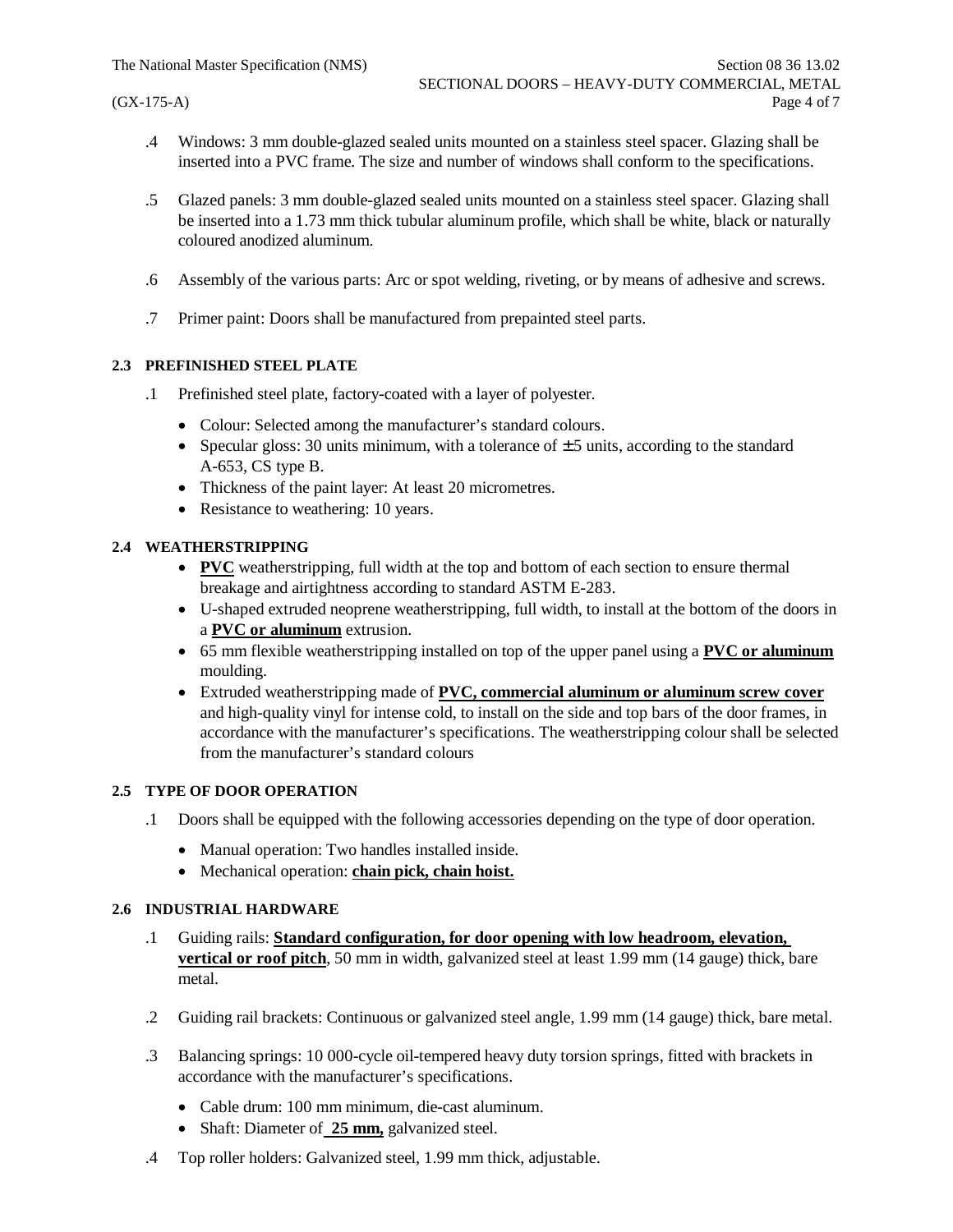- .5 Rollers: Hardened steel, oil lubricated, free lateral movement, ball bearing, 50 mm diameter, solid steel bandage.
- .6 Hinges: Heavy duty, single or double, galvanized steel, 1.99 mm thick (14 gauge), in accordance with the manufacturer's specification.
- .7 Cable: Aircraft cable, galvanized steel, 4 mm diameter minimum, in accordance with the manufacturer's specifications.
- .8 Reinforcements: Doors 3708 mm and over shall be provided with horizontal reinforcement bars. The type of reinforcement bar will depend on the door's width. Consult the engineering department in order to comply with deflection standards.
- .9 Precision bearing: High-quality ball bearing for doors over 300 kg or more than 50 000 cycles.
- .10 Pusher springs.
- .11 Rail guards: Height of 1524 mm, shaped steel plate approximately 5 mm thick.
- .12 101 mm diameter exhaust port.
- .13 Safety device that immobilizes door upon detection of a cable break when closing the door; maximum load of 450 kg.
- .14 Steel caps, 20 gauge, 1.06 mm.

#### **2.7 ELECTRIC DOOR OPENERS**

- .1 Electric door openers: With driving shaft, **central or side** mounting.
- .2 Electric motors, control devices, remote control stations with push buttons, relays and other electrical devices: CSA-approved, in a CSA-type enclosure.
- .3 Electrical power supply: **120, 240, 600 V, 1,3 phase,** 60Hz.
	- Motor:  $\frac{1}{2}$ ,  $\frac{3}{4}$ , 1 hp.
- .4 Control devices comprising a built-in motor reversing switch, a thermal protection device against overloads, and a push button, as appropriate.
- .5 Tensioning bar between the door shaft and the actuator.
- .6 Control devices:
	- · Remote control stations with push buttons: Surface-mounted, with push buttons identified as OPEN-STOP-CLOSE.
	- Key switch installed on push button.
	- Photoelectric cell.
	- Auto-close timer.
	- · Remote transmitter.
	- Safety switch: Set of contactors hidden in a rubber safety edge at the bottom of the doors and along the full width of the doors. When an obstacle is detected, this device stops the closing of the door and command its immediate reopening.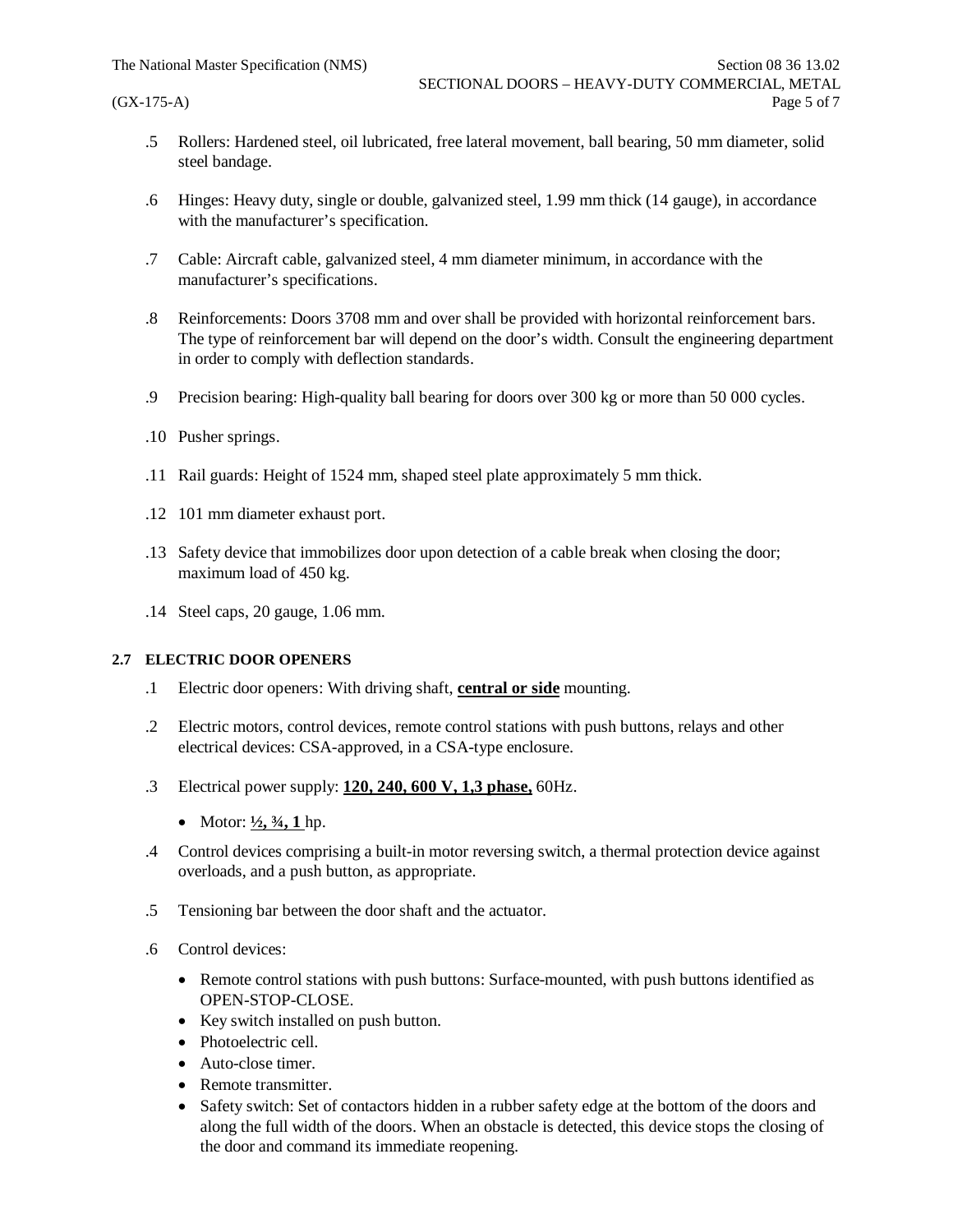- .7 Manual operation of doors equipped with a door opener with a driving shaft
	- · A device, operated from the ground, shall allow for the disengagement of the opener's driving shaft and the manual operation of the door in case of failure of the power supply.
	- The door opener shall include the following:
		- .1 A lock switch that cuts the power supply as long as the door opener is in manual operation mode.
		- .2 Remote transmitter.
- .8 Manual operation of doors equipped with a central door opener
	- The door opener must be connected to the door via a device that allows for quick uncoupling in case of failure of the power supply.
- .9 Automatic switch-on and switch-off lighting fixtures, equipped with a timer.
- .10 Door operating speed: 300 mm/s.
- .11 Control transformers: For 24 VAC control voltage.
- .12 Mounting brackets: Galvanized steel, thickness and dimensions that meet the installation requirements.

# **PART 3. IMPLEMENTATION**

#### **3.1 MANUFACTURER'S INSTRUCTIONS**

.1 Compliance: Comply with the manufacturer's written requirements, recommendations and specifications, including technical bulletins and installation instructions provided in the product catalogs and on packaging cartons, as well as indications found on specification sheets.

#### **3.2 INSTALLATION**

- .1 Install doors and related hardware parts according to the manufacturer's instructions.
- .2 Secure rails and door openers properly and fix the brackets to the load-bearing framework.
- .3 If necessary, touch up the areas where the galvanized finish has been damaged during assembly with primer.
- .4 Install electrical motors, control devices, control stations with push buttons, relays and other electrical equipment required for the operation of the doors.
- .5 Lubricate springs and adjust moving parts to ensure smooth operation of doors.
- .6 Adjust weatherstripping to ensure proper weathertightness.
- .7 Adjust doors to ensure smooth operation.

#### **3.3 CLEANING**

.1 Once the installation of doors is completed, clean the site to remove all dirt and debris resulting from construction work.